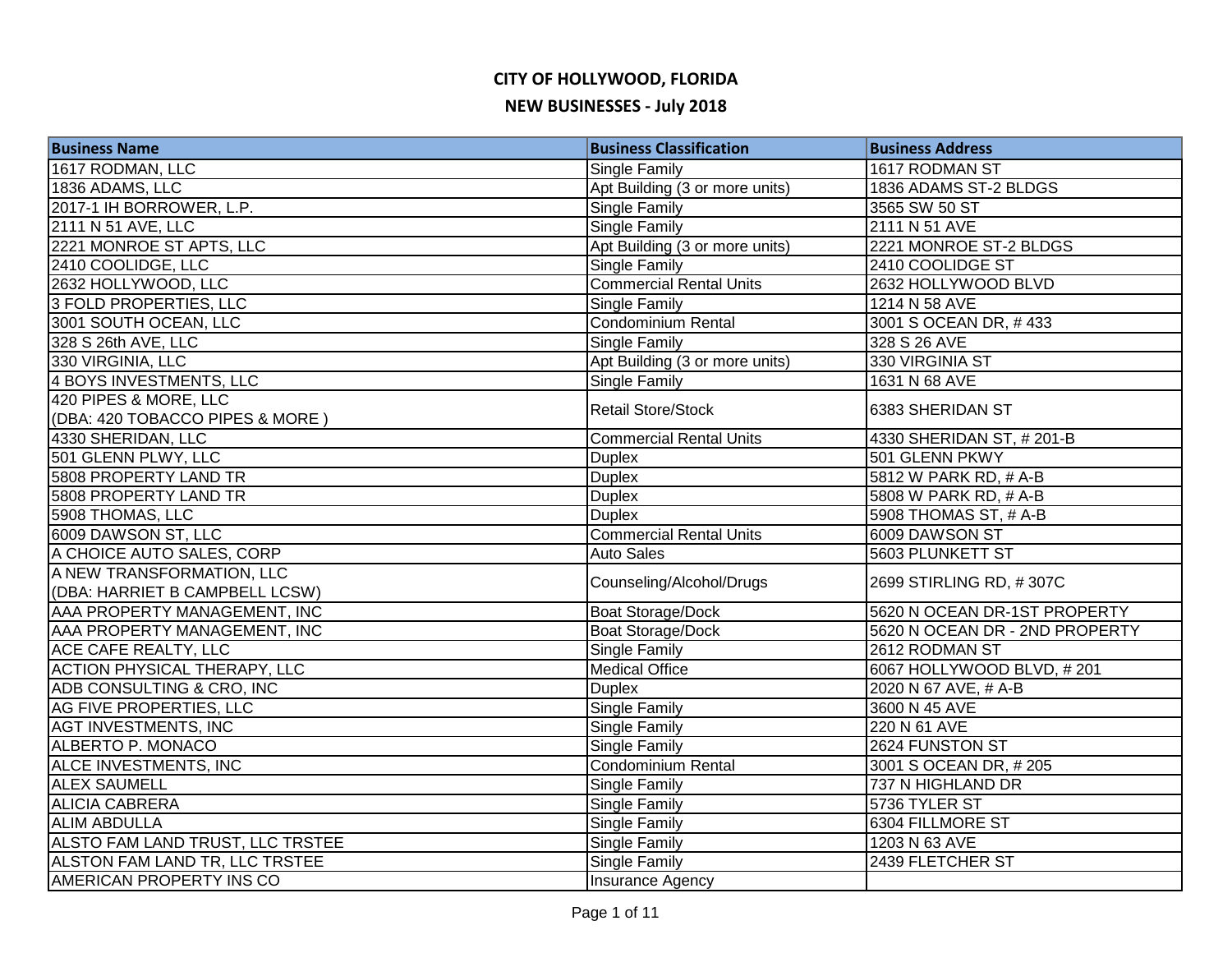| <b>Business Name</b>                    | <b>Business Classification</b>      | <b>Business Address</b>     |
|-----------------------------------------|-------------------------------------|-----------------------------|
| AMG OPERATIONS, LLC                     | <b>Janitorial Services</b>          | 861 S 61 TER                |
| AMGUARD INSURANCE CO                    | <b>Insurance Agency</b>             |                             |
| AMISHULA HOLDINGS, LLC                  | Single Family                       | 4211 JOHNSON ST             |
| AMRANI VENTURES, LLC                    | <b>Consultant/Business Advisor</b>  | 4912 ARTHUR ST              |
| <b>AMY WANG</b>                         | Single Family                       | 2003 FUNSTON ST             |
| <b>ANDRE LAUZIER, LE</b>                | <b>Single Family</b>                | 2030 N 50 AVE               |
| <b>ANDREA GONCZOL</b>                   | <b>Single Family</b>                | <b>1829 W TRAFALGAR CIR</b> |
| <b>ANDREA VOSDOGANES</b>                | Single Family                       | 1182 ARTHUR ST              |
| <b>ANDREW HYMAN</b>                     | Single Family                       | 2929 ADAMS ST               |
| <b>ANNE V BETZING TRSTEE</b>            | <b>Single Family</b>                | 1215 N 15 CT                |
| ANYTHING GOES ART STUDIO, LLC           | Art & Craft Studio                  | 2140 TYLER ST               |
| <b>AQUILINO L TINEO</b>                 | Single Family                       | 6520 HAYES ST               |
| ARIEL BENJAMIN GROBMAN, MD              | Physician                           | 3800 JOHNSON ST, STE A      |
| <b>ARZU ORUKLU POLAK</b>                | <b>Single Family</b>                | 1221 N 72 AVE               |
| <b>AVYEH INVESTMENTS, LLC</b>           | Single Family                       | 5641 FREEDOM ST             |
| BALTIMORE PARK SUBSTATION, LLC          | <b>Single Family</b>                | 2101 N 56 AVE               |
| <b>BATEME, LLC</b>                      | Single Family                       | 5657 HAYES ST               |
| <b>BELAMANDA INVESTMENTS, LLC</b>       | Condominium Rental                  | 3001 S OCEAN DR, #507       |
| BENITEZ CUSTOM FLOORING, LLC            | <b>Carpet Cleaning/Installation</b> | 900 TALLWOOD AVE, #203      |
| <b>BENLLIAM Y. SOO-HOO</b>              | Single Family                       | 5425 FLAGLER ST             |
| <b>BENLLIAM Y. SOO-HOO</b>              | Single Family                       | 5509 MAYO ST                |
| <b>BKSRES INVESTMENTS, LLC</b>          | <b>Single Family</b>                | 1720 FLETCHER ST            |
| BLUE MTN LAKE HOLDINGS, LLC TRSTEE      | <b>Duplex</b>                       | 840-842 S 63 AVE            |
| <b>BORISLAV IORDANOV</b>                | <b>Single Family</b>                | 3825 LOMBARDY ST            |
| BP INTERNATIONAL SERVICES, CORP         | Car Wash & Detail                   | 2440 N STATE RD 7           |
| <b>BRIZ ENTERPRISES CORP</b>            | Condominium Rental                  | 3001 S OCEAN DR, #1525      |
| <b>BROADWAY AUTO SALES, LLC</b>         | Office                              | 220 N STATE RD 7, STE 205   |
| CAJU INVESTMENTS, LLC                   | Single Family                       | 7511 BUCHANAN ST            |
| <b>CARLOS USTARIZ</b>                   | <b>Single Family</b>                | 6551 HAYES ST               |
| <b>CARLOS USTARIZ</b>                   | Single Family                       | 321 N 70 WAY                |
| CENTRO DE BELLEZA MARLENE GRANADOS, LLC | Cosmetologists/Facials              | 4618 HOLLYWOOD BLVD         |
| CERBERUS SFR HOLDINGS II, L.P.          | <b>Single Family</b>                | 6841 GREENE ST              |
| CERBERUS SFR HOLDINGS II, L.P.          | Single Family                       | 7161 PARK ST                |
| CERBERUS SFR HOLDINGS II, L.P.          | <b>Single Family</b>                | 6571 THOMAS ST              |
| CERBERUS SFR HOLDINGS, L.P.             | <b>Single Family</b>                | 6611 SIMMS ST               |
| CERBERUS SFR HOLDINGS, L.P.             | Single Family                       | 6821 CHARLESTON ST          |
| CERBERUS SFR HOLDINGS, L.P.             | <b>Single Family</b>                | 6442 ALLEN ST               |
| CERBERUS SFR HOLDINGS, L.P.             | Single Family                       | 3430 N 72 TER               |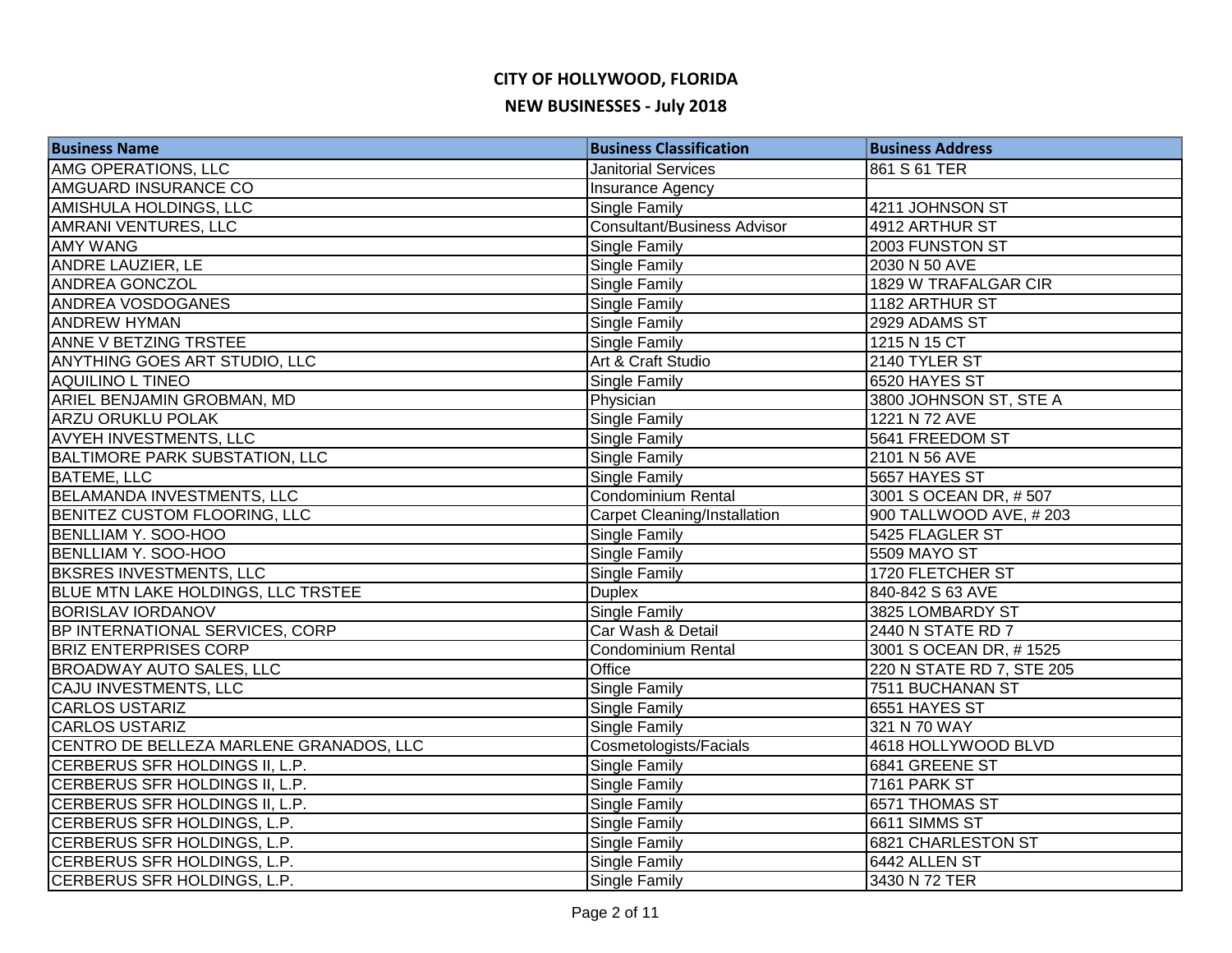| <b>Business Name</b>          | <b>Business Classification</b> | <b>Business Address</b>     |
|-------------------------------|--------------------------------|-----------------------------|
| CERBERUS SFR HOLDINGS, L.P.   | Single Family                  | 6990 PARK ST                |
| CERBERUS SFR HOLDINGS, L.P.   | Single Family                  | 7140 SCOTT ST               |
| CERBERUS SFR HOLDINGS, L.P.   | Single Family                  | 1220 N 70 AVE               |
| CERBERUS SFR HOLDINGS, L.P.   | Single Family                  | 1904 N 58 WAY               |
| CERBERUS SFR HOLDINGS, L.P.   | Single Family                  | 5725 MAYO ST                |
| CERBERUS SFR HOLDINGS, L.P.   | Single Family                  | 3314 WILSON ST              |
| CERBERUS SFR HOLDINGS, L.P.   | Single Family                  | 2115 N 40 AVE               |
| CERBERUS SFR HOLDINGS, L.P.   | Single Family                  | 2839 WASHINGTON ST          |
| CERBERUS SFR HOLDINGS, L.P.   | Single Family                  | 1010 S 28 AVE               |
| CERBERUS SFR HOLDINGS, L.P.   | Single Family                  | 2827 WILEY ST               |
| CHAYA VANUNU REV TR           | Single Family                  | 2524 FUNSTON ST             |
| CHICAGO LOOP HOLDINGS, LLC    | Wholesale Merchandise          | 3800 N 29 AVE               |
| <b>CHRISTINA WIKBERG</b>      | Single Family                  | 1420 HOLLYWOOD BLVD         |
| CHRISTINA WOODARD             | Single Family                  | 7510 POLK ST                |
| CHRISTINE M PROST LIV REV TR  | Single Family                  | 6580 GRANT ST               |
| CHRISTINE M PROST LIV REV TR  | Single Family                  | 6328 GRANT CT               |
| CIRA CAPOTE, LLC              | Condominium Rental             | 3001 S OCEAN DR, #419       |
| CLARA A. SALONE               | Single Family                  | 6791 ATLANTA ST             |
| <b>CLERANCE ROSE</b>          | Single Family                  | 2035 RODMAN ST              |
| <b>CLORAINE LIMAGE</b>        | Single Family                  | 7151 HOPE ST                |
| COLPANI PROPERTIES, LLC       | Condominium Rental             | 1702 N 28 AVE, #6           |
| CONSUELO ARENCIBIA            | Single Family                  | 3131 N 73 AVE               |
| COUNTRYWIDE INVESTORS, INC    | Single Family                  | 3430 N 65 AVE               |
| CPJ PROPERTIES, LLC           | Condominium Rental             | 2916 FUNSTON ST, #56A       |
| <b>CURT FRANCIS</b>           | <b>Condominium Rental</b>      | 2918 FUNSTON ST, #37B       |
| <b>DRENTERPRISES, LLC</b>     | Single Family                  | <b>1565 S TRAFALGAR CIR</b> |
| D&A AUTO BODY SHOP, INC       | Repair/Auto                    | 5641 FUNSTON ST             |
| <b>DAN BERKO</b>              | Single Family                  | 1430 N 64 AVE               |
| <b>DANIEL TIBI</b>            | Single Family                  | 2623 WILEY ST               |
| <b>DANIEL TIBI</b>            | Single Family                  | 2640 MAYO ST                |
| DANTE DURAN                   | Single Family                  | 1710 N 42 AVE               |
| <b>DANYAL HABIB</b>           | <b>Duplex</b>                  | 6390-6394 HAYES ST          |
| DARRELL GALARDI               | Single Family                  | 1507 HARDING ST             |
| <b>DAVID CARFATI</b>          | Single Family                  | 2425 RODMAN ST              |
| <b>DAVID LOTZ</b>             | Single Family                  | 1635 LIBERTY ST             |
| <b>DAVID ROBINSON</b>         | Single Family                  | 1420 S 23 AVE               |
| <b>DEALERS ASSURANCE CO</b>   | <b>Insurance Agency</b>        |                             |
| DECO SPORTS BAR & LOUNGE, LLC | Restaurant/Bar                 | 115 S 20 AVE                |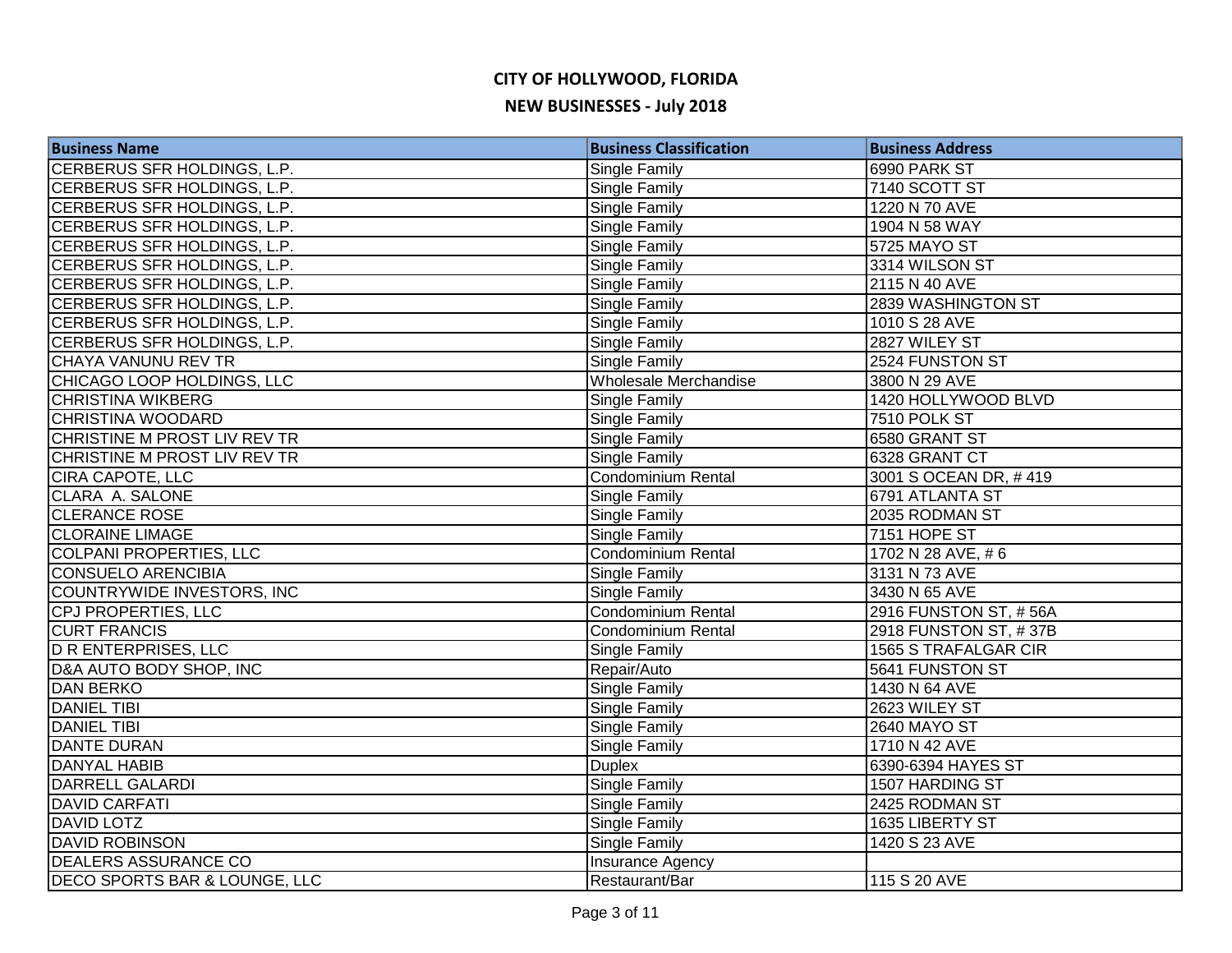| <b>Business Name</b>                      | <b>Business Classification</b>     | <b>Business Address</b>      |
|-------------------------------------------|------------------------------------|------------------------------|
| <b>DENISE ANN GUERTIN</b>                 | Single Family                      | 5310 TYLER ST                |
| <b>DEWEY INVESTMENTS, LLC</b>             | Single Family                      | 1329 DEWEY ST                |
| <b>DIEGO SUSENA</b>                       | Condominium Rental                 | 419 S CRESCENT DR, #12       |
| DM FAMILY, LLC                            | Single Family                      | 1323 POLK ST                 |
| DODARO INVESTMENT, CORP                   | <b>Duplex</b>                      | 5722 HAYES ST                |
| DONALD T. HUNT                            | <b>Single Family</b>               | 2909 ADAMS ST                |
| <b>DOUGLAS MAGILL</b>                     | <b>Single Family</b>               | 7250 FREEDOM ST              |
| DRIP SPLASH K AND A MOBILE DETAILING, LLC | Car Wash & Detail                  | 5917 LINCOLN ST              |
| <b>EABU INVESTMENT, LLC</b>               | <b>Single Family</b>               | 6036-6038 PIERCE ST- 2 BLDGS |
| <b>EAGLE MGB, INC</b>                     | <b>Consultant/Business Advisor</b> | 2719 HOLLYWOOD BLVD, #16     |
| <b>EAMON JOHN MCLAUGHLIN, MD</b>          | Physician                          | 3800 JOHNSON ST, STE A       |
| <b>ELLEN MITCHEL REV TR</b>               | Single Family                      | 2109 N 32 AVE                |
| EMILIA MARINA ALLAN                       | Single Family                      | 5741 SIMMS ST                |
| <b>ENDURANCE ASSURANCE CORP</b>           | Insurance Agency                   |                              |
| <b>EPSILON GROUP INVESTMENT, LLC</b>      | Apt Building (3 or more units)     | 1914-1922 MADISON ST-3 BLDG  |
| <b>ERIC HENSLEY</b>                       | Apt Building (3 or more units)     | 1849 DEWEY ST, #1-4          |
| <b>ERICK NIEVES</b>                       | <b>Single Family</b>               | 1590 YELLOWHEART WAY         |
| <b>ERIKA GRISALES</b>                     | Single Family                      | 1519 S 24 TER                |
| <b>ERVIS YSKOLLARI</b>                    | Single Family                      | 5002 SW 35 TER               |
| EVEREST REINSURANCE CO                    | Insurance Agency                   |                              |
| <b>FISHERMAN HOLDINGS, LLC</b>            | Single Family                      | 2214 WILEY CT                |
| <b>FLEXIBLE STRATEGIES, LLC</b>           | Single Family                      | 7490 POLK ST                 |
| <b>FLORENCE FOUCAULD, MD</b>              | Physician                          | 3702 WASHINGTON ST, #205     |
| <b>FLORIDA'S BEST PRICE GUTTERS, INC</b>  | <b>Janitorial Services</b>         | 111 CALLE LARGO DR           |
| <b>FRANCISCO RODRIGUEZ</b>                | Single Family                      | 1400 N 70 AVE                |
| <b>FRANK NIEVES</b>                       | <b>Single Family</b>               | 7321 TAYLOR ST               |
| <b>FRANK T. SANTANA</b>                   | <b>Single Family</b>               | 2134 VAN BUREN ST, #302      |
| <b>FRIDA GERSTENHABER REV TR</b>          | Single Family                      | 3840 AMALFI DR               |
| FURTURE SMILES CHILD CENTER, LLC          | <b>Medical Office</b>              | 5926 SHERIDAN ST             |
| <b>G LAFRANCE LIV TR</b>                  | Single Family                      | 1115 N NORTHLAKE DR          |
| GAIA THERAPEAT C.O.S., LLC                | Restaurant/Bar                     | 1722 N FEDERAL HWY           |
| <b>GARQUI, LLC</b>                        | <b>Duplex</b>                      | 5945-5947 GARFIELD ST        |
| <b>GESTION GE, LLC</b>                    | <b>Condominium Rental</b>          | 3001 S OCEAN DR, #825        |
| <b>GESTION GE, LLC</b>                    | Condominium Rental                 | 3001 S OCEAN DR, #1535       |
| GHG APARTMENTS OF HOLLYWOOD, LLC          | Apt Building (3 or more units)     | 1837 DEWEY ST, #1-4          |
| GHG APARTMENTS OF HOLLYWOOD, LLC          | Apt Building (3 or more units)     | 1823 DEWEY ST                |
| <b>GIOVANNE FUENTE</b>                    | <b>Single Family</b>               | 6761 HOPE ST                 |
| <b>GIOVANNI COLPANI</b>                   | <b>Condominium Rental</b>          | 1702 N 28 AVE, #2            |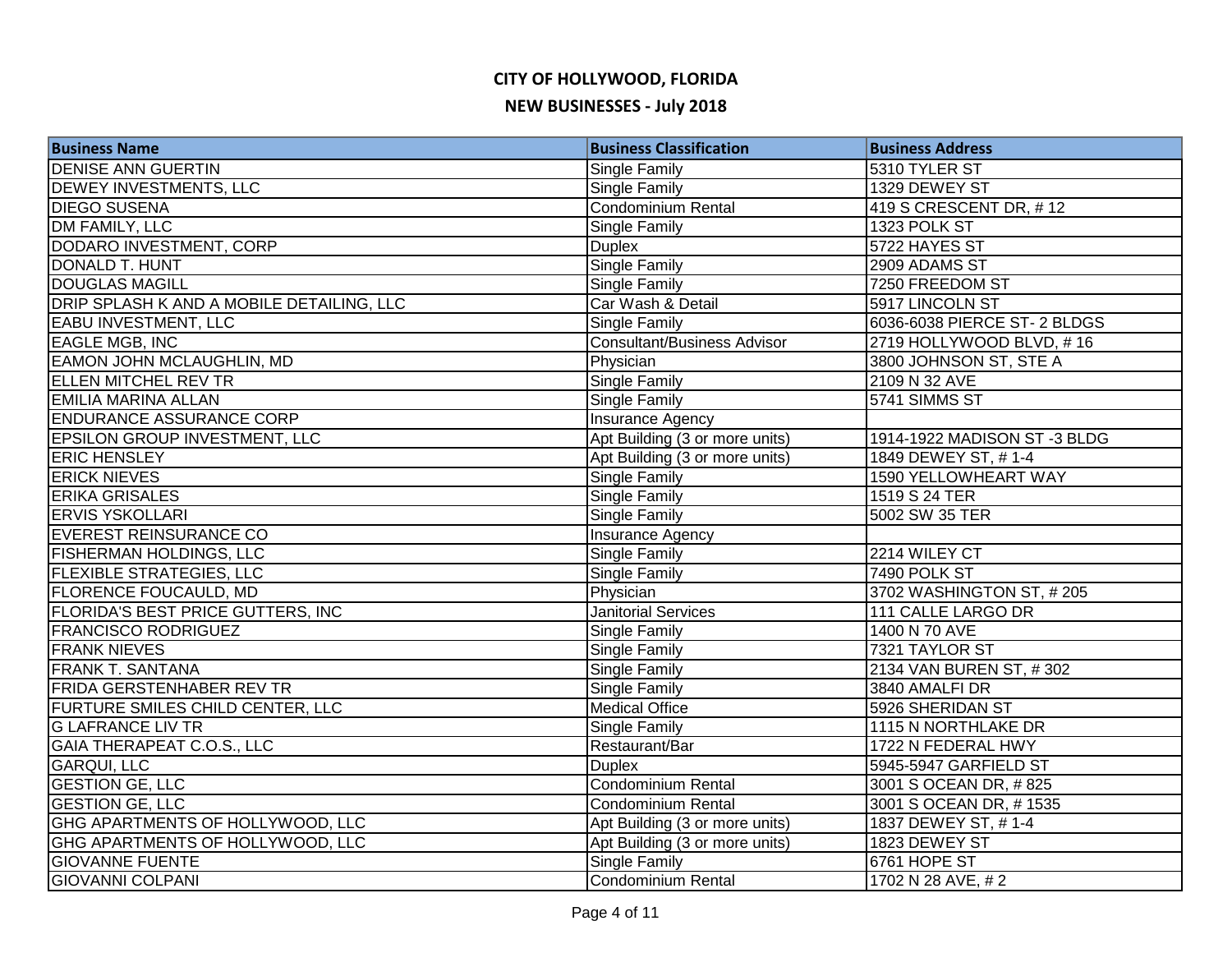| <b>Business Name</b>                 | <b>Business Classification</b>       | <b>Business Address</b>        |
|--------------------------------------|--------------------------------------|--------------------------------|
| <b>GIOVANNI COLPANI</b>              | <b>Single Family</b>                 | 2607 ROOSEVELT ST              |
| <b>GIOVANNI FUENTE</b>               | <b>Duplex</b>                        | 5836-5838 TAFT ST              |
| <b>GIRAL PROPERTIES, LLC</b>         | Apt Building (3 or more units)       | 2205-2207 FILLMORE ST- 2 BLDGS |
| <b>GLS INDUSTRIAL, INC</b>           | Office                               | 3862 SHERIDAN ST, STE B        |
| <b>GOPAUL MUNNILAL</b>               | <b>Single Family</b>                 | 6650 FREEDOM ST                |
| <b>GOPAUL MUNNILAL</b>               | <b>Single Family</b>                 | 6630 FREEDOM ST                |
| <b>GRACE F. BROWN</b>                | Single Family                        | 3167 JOHNSON ST                |
| <b>GRACE TIESO</b>                   | Condominium Rental                   | 2200 S OCEAN DR, # N 314       |
| <b>GREEN TOUCH, LLC</b>              | <b>Single Family</b>                 | 1658 HAYES ST                  |
| <b>GREGORY BARHORST</b>              | <b>Single Family</b>                 | 5625 MADISON ST                |
| HANA SHABAT-PELACH                   | <b>Single Family</b>                 | 5621 BUCHANAN ST               |
| HAPPY DAY, LLC                       | Apt Building (3 or more units)       | 1950 TAFT ST                   |
| HAROLD JIMENEZ                       | <b>Duplex</b>                        | 504-506 GLENN PKWY             |
| HAUFIT, INC                          | Internet Sales                       | 1019 N 19 AVE, #4              |
| HAZEL V SCREWS CHILDRENS, TR         | Single Family                        | 1310 N 71 TER                  |
| HEAVEN NA KEL APARTMENTS, LLC        | Single Family                        | 605 S OCEAN DR-2 BLDGS         |
| <b>HELBERT LOPEZ</b>                 | <b>Single Family</b>                 | 810 N 69 TER                   |
| <b>HELBERT LOPEZ</b>                 | Single Family                        | 2011 N 31 RD                   |
| <b>HELEN INVESTMENTS II, LLC</b>     | <b>Single Family</b>                 | 1118 WASHINGTON ST             |
| <b>HELEN PANTOS</b>                  | <b>Single Family</b>                 | 2516 GARFIELD ST-2 BLDGS       |
| <b>HELEN PANTOS</b>                  | <b>Single Family</b>                 | 2710 THOMAS ST                 |
| HERITAGE PROPERTY & CASUALTY INS. CO | Insurance Company/Casual & Liability |                                |
| HOWARD S. WEINSTEIN, ESQ             | Attorney                             | 3800 S OCEAN DR, # 214         |
| HOWARD S. WEINSTEIN, P.A.            | Office                               | 3800 S OCEAN DR, #214          |
| HUS TERRANCE, LLC                    | Single Family                        | 1012 N 13 TER                  |
| <b>HUSSAIN, ZABIR</b>                | <b>Single Family</b>                 | 1014 S 19 AVE- 2 BLDGS         |
| <b>I&amp;C RENTALS, LLC</b>          | Office                               | 3121 N 74 AVE                  |
| IH2 PROPERTY FLORIDA, L.P.           | Single Family                        | 3756 SW 50 ST                  |
| IH2 PROPERTY FLORIDA, L.P.           | <b>Single Family</b>                 | 3583 SW 49 PL                  |
| IH3 PROPERTY FLORIDA, L.P.           | Single Family                        | 4891 SW 35 TER                 |
| IH4 PROPERTY FLORIDA, L.P.           | Single Family                        | 3831 SW 49 ST                  |
| IH4 PROPERTY FLORIDA, L.P.           | Single Family                        | 3736 SW 50 ST                  |
| IH4 PROPERTY FLORIDA, L.P.           | Single Family                        | 3716 SW 50 ST                  |
| IH4 PROPERTY FLORIDA, L.P.           | Single Family                        | 3585 SW 50 ST                  |
| IH5 PROPERTY FLORIDA, L.P.           | Single Family                        | 4926 SW 33 TER                 |
| IH5 PROPERTY FLORIDA, L.P.           | <b>Single Family</b>                 | 4928 SW 38 WAY                 |
| IH5 PROPERTY FLORIDA, L.P.           | <b>Single Family</b>                 | 4973 SW 35 TER                 |
| IPJM INVESTMENTS, LLC                | Single Family                        | 5819 SIENA LN                  |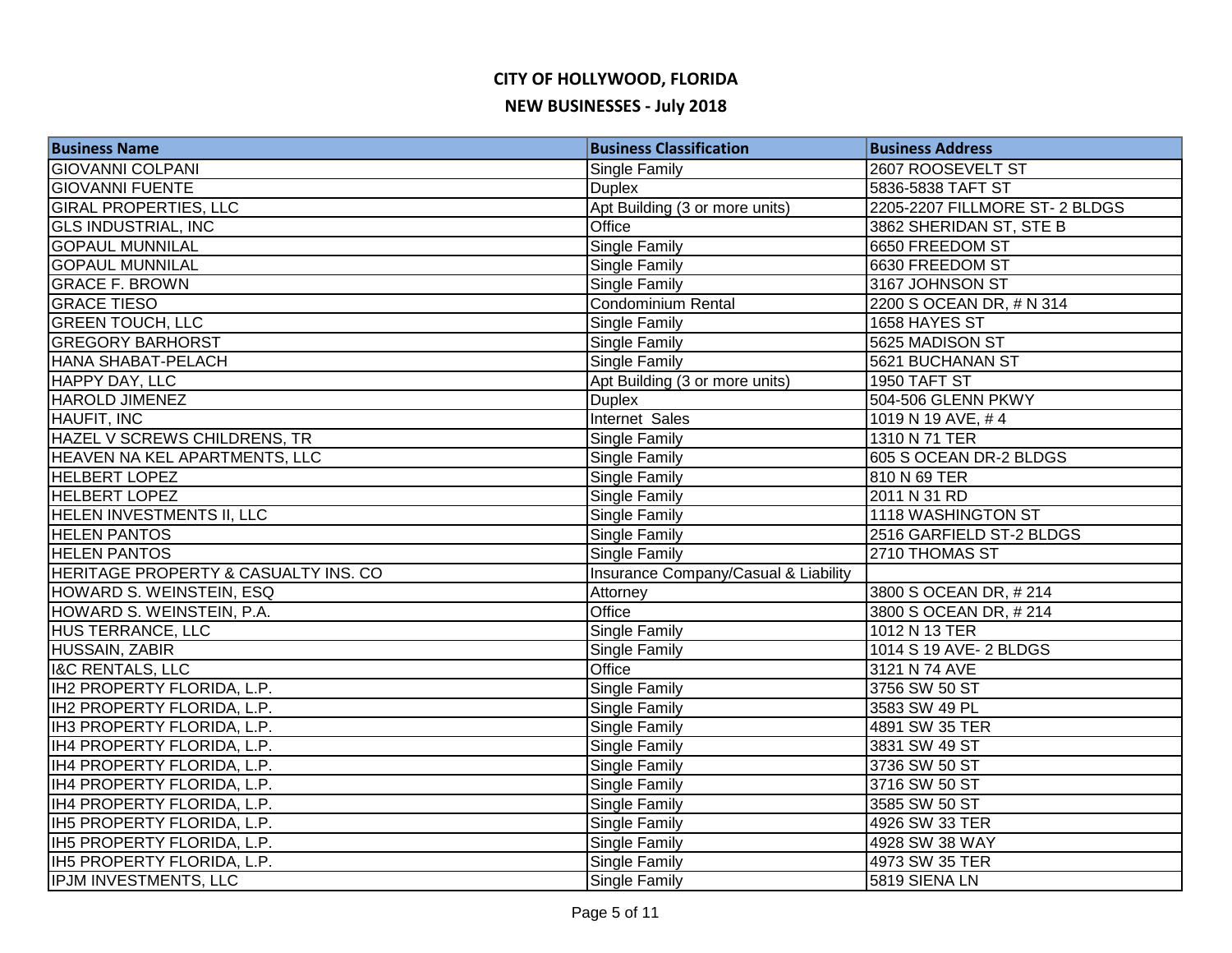| <b>Business Name</b>                | <b>Business Classification</b> | <b>Business Address</b> |
|-------------------------------------|--------------------------------|-------------------------|
| <b>ISAAC KAMHIN</b>                 | Condominium Rental             | 3889 MEADOW LN, #257    |
| IVAN J VILLASBOA                    | <b>Duplex</b>                  | 2215 ADAMS ST, #1-2     |
| <b>JJGOBER</b>                      | <b>Single Family</b>           | 3202 CLEVELAND ST       |
| JACKSON INVESTMENTS & HOLDINGS, LLC | Single Family                  | 1319 JACKSON ST         |
| <b>JAMAL KAMAREDDINE</b>            | Single Family                  | 3137 HOLLYWOOD BLVD     |
| JAMES M. GIBSON                     | <b>Single Family</b>           | 5605 POLK ST            |
| <b>JAMILA RAUF</b>                  | Single Family                  | 200 N 72 TER            |
| JARED KULLMAN                       | Single Family                  | 2648 HARDING ST         |
| JEFFREY G. HERNANDEZ                | Single Family                  | 6670 CUSTER ST          |
| <b>JESSICA JOSEPH</b>               | Physician                      | 4500 SHERIDAN ST        |
| <b>JESSICA NG</b>                   | <b>Duplex</b>                  | 1050-1052 N 58 AVE      |
| JOAN LETO REV LIV TR                | <b>Duplex</b>                  | 5900-5902 HAYES ST      |
| <b>JOB M LOCKWOOD</b>               | <b>Single Family</b>           | 6700 CHARLESTON ST      |
| JOHN & ANGELINA WINTERS, LLC        | Apt Building (3 or more units) | 5933 FILLMORE ST, # A-C |
| JOHN A. LETO, SR REV LIV TR         | <b>Duplex</b>                  | 5904-5906 HAYES ST      |
| <b>JOHN CEMPELLIN</b>               | Single Family                  | 1916 LIBERTY ST-2 BLDG  |
| <b>JOHN J LAAN</b>                  | Single Family                  | 630 N 69 WAY            |
| JOHN J. VENTIMIGLIA, JR.            | Single Family                  | 1033 S 26 AVE           |
| <b>JOHN MATHAI</b>                  | <b>Duplex</b>                  | 415 N 60 WAY, #1-2      |
| JON D. RYAN                         | Single Family                  | 4516 VAN BUREN ST       |
| <b>JONATHAN VEGA</b>                | Single Family                  | 2121 N 53 AVE           |
| JONES INSURANCE GROUP, INC          | <b>Insurance Agency</b>        | 2410 N 28 AVE           |
| <b>JORGE TRUJILLO</b>               | Single Family                  | 3341 N 72 WAY           |
| <b>JOSE CARLOS ROJAS</b>            | <b>Single Family</b>           | 6441 GARFIELD ST        |
| <b>JOSE L. MORO</b>                 | Single Family                  | 920 N 70 WAY            |
| <b>JOSE L. RODIRGUEZ</b>            | Single Family                  | 5724 HOLLYWOOD BLVD     |
| <b>JOSEPH LAFIURA</b>               | Single Family                  | 1145 S 28 AVE           |
| JOSEPH T. MACE                      | Single Family                  | 6441 COOLIDGE ST        |
| <b>JUAN CAMARGO</b>                 | Single Family                  | 3194 WILSON ST          |
| <b>JULIANA TOBON</b>                | Single Family                  | 1357 MONROE ST          |
| <b>KAREN MEYER REV TR</b>           | Single Family                  | 1526 CLEVELAND ST       |
| <b>KAREN MEYER TRSTEE</b>           | <b>Single Family</b>           | 2210 N 61 TER           |
| <b>KARINA MANSILLA</b>              | Condominium Rental             | 1400 S OCEAN DR, #1007  |
| KAZAR INTERNATIONAL, LLC            | Single Family                  | 1116 N 76 AVE           |
| <b>KEY WEST SYRUPS, INC</b>         | Restaurant/Bar                 | 1940 N 30 RD, BAY 47    |
| <b>KHOOLEX, LLC</b>                 | Contractor/Air Conditioning    | 2210 N 57 TER           |
| KOLO 1, LLC                         | <b>Commercial Rental Units</b> | 5900 DEWEY ST           |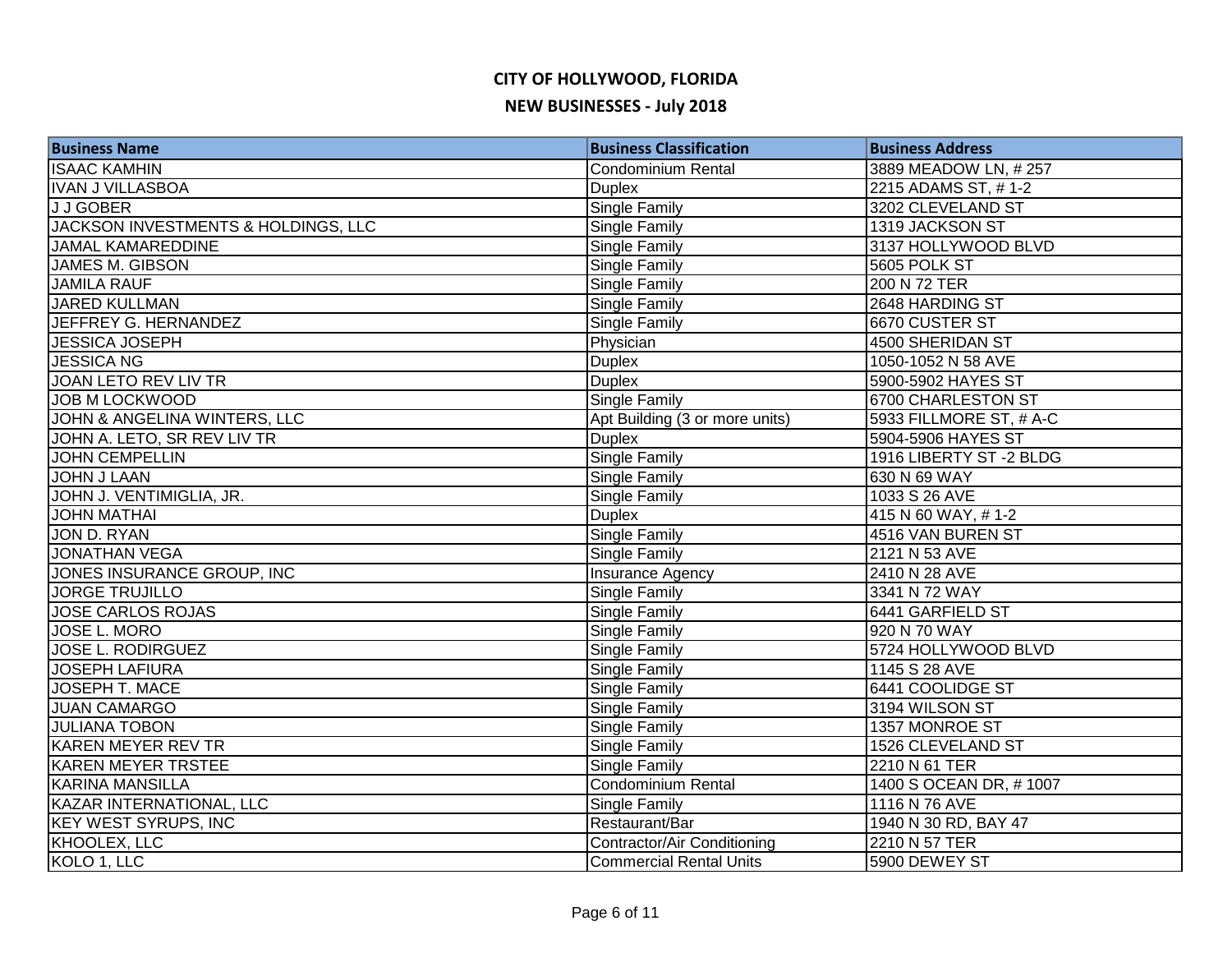# **CITY OF HOLLYWOOD, FLORIDA**

-

| <b>NEW BUSINESSES - July 2018</b> |  |
|-----------------------------------|--|
| $Durinacc$ Classification         |  |

| <b>Business Name</b>                                 | <b>Business Classification</b>       | <b>Business Address</b> |
|------------------------------------------------------|--------------------------------------|-------------------------|
| <b>KYLE PETERSEN</b>                                 | Physician/Osteopath                  | 5812 HOLLYWOOD BLVD     |
| (DBA: SPEARHEAD HEALTHCARE INC DBA AFC URGENT CARE ) |                                      |                         |
| <b>LANCE MARTIN FAUER</b>                            | Single Family                        | 2119 WILEY ST           |
| <b>LENA FIORE</b>                                    | Single Family                        | 2708 CLEVELAND ST       |
| <b>LILLIAN MACIA</b>                                 | Single Family                        | 1145 CHERRYPALM LN      |
| LORRAINE P. FERNANDEZ, ETAL                          | Single Family                        | 6556 PIERCE ST          |
| LU INVESTMENTS, LLC                                  | Single Family                        | 5724 MONROE ST          |
| <b>LUCREZIA M WISE</b>                               | Single Family                        | 2126 WILEY CT           |
| <b>LYNN FENSTER SMITH</b>                            | Single Family                        | 1939 ADAMS ST           |
| <b>MADISON VILLAS, LLC</b>                           | Apt Building (3 or more units)       | 2220 MADISON ST         |
| <b>MAGNUS CAPITAL ASSETS, LLC</b>                    | Single Family                        | 1407 N 74 TER           |
| MAPLE HOMES LIMITED, INC                             | Single Family                        | 7340 HAYES ST           |
| <b>MARCELLIA QUITMAN</b>                             | Single Family                        | 6780 DOUGLAS ST         |
| MARCOS DANIEL ROSADIO                                | Single Family                        | 1527 FLETCHER ST        |
| MARGARET GUARINO                                     | Single Family                        | 1130 OYSTERWOOD ST      |
| <b>MARGARET GUARINO</b>                              | Single Family                        | 1110 BUTTERNUT LN       |
| MARGARET GUARINO REV TR                              | Single Family                        | 1131 W LAKE ST          |
| MARGARET KOLODZIEJ                                   | Single Family                        | 4110 N 42 TER           |
| <b>MARGARITA BENITEZ</b>                             | Single Family                        | 2323 COOLIDGE ST        |
| <b>MARIA L ROSADO</b>                                | Single Family                        | 6290 ATLANTA ST         |
| <b>MARIA ROSA MORENO</b>                             | Single Family                        | 1531 N 68 TER           |
| <b>MARIE ANGE BERNIER, TRSTEE</b>                    | Single Family                        | 730 N 65 TER            |
| <b>MARKUS V VOGL</b>                                 | Single Family                        | 2327 COOLIDGE ST        |
| <b>MARY ANN ROBINSON</b>                             | Single Family                        | 4939 TYLER ST           |
| <b>MARY BUSCH</b>                                    | Single Family                        | 6300 CLEVELAND ST       |
| MARY D. BUSCH                                        | Single Family                        | 5727 RALEIGH ST         |
| <b>MASAHARU SATO</b>                                 | Single Family                        | 1401 N 65 TER           |
| <b>MATHIEU CHAUMONT</b>                              | Single Family                        | 2239 RODMAN ST          |
| MEDAMERICA INSURANCE CO OF FL.                       | Insurance Agency                     |                         |
| MEDMARC CASUALTY INS. CO                             | Insurance Company/Casual & Liability |                         |
| <b>MELANIE MADON</b>                                 | Single Family                        | 7781 SHERIDAN ST        |
| <b>MELI RIVADENEIRA</b>                              | Single Family                        | 6034 FILLMORE ST        |
| MILESTONES SFL INVESTMENTS, LLC                      | Single Family                        | 6150 HARDING ST         |
| <b>MOHAMED KAMOO</b>                                 | Apt Building (3 or more units)       | 6015 WILEY ST           |
| <b>MONETTE TOUATI</b>                                | Condominium Rental                   | 2501 S OCEAN DR, # PH9  |
| MONTGOMERY INVESTMENT PROPERTIES, LLC                | Single Family                        | 505 S 28 AVE            |
| MONTIEL PROPERTIES, CORP                             | Single Family                        | 2557 FLETCHER ST        |
| <b>MORRIS MENASCHE</b>                               | Single Family                        | 2539 WILEY ST           |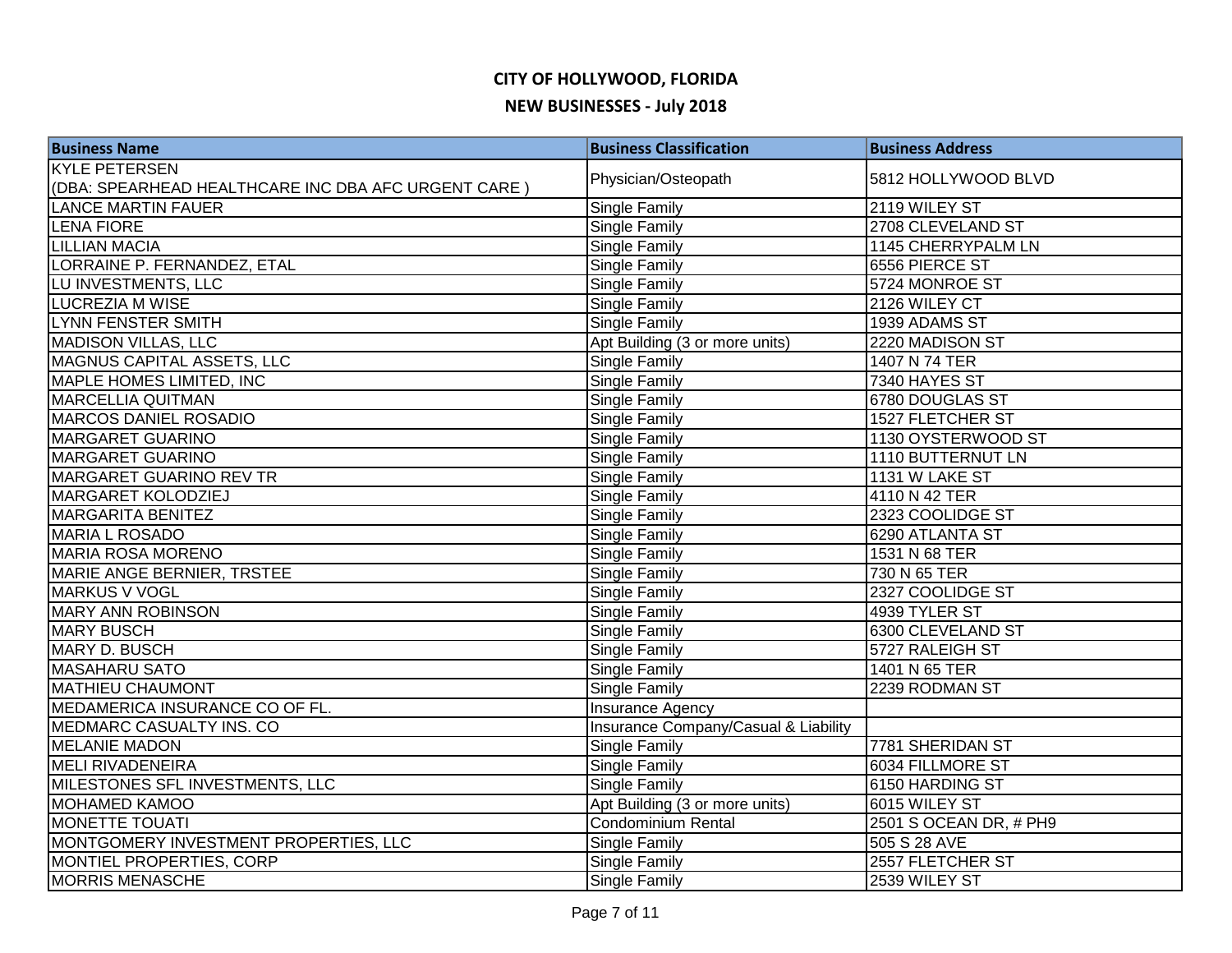| <b>Business Name</b>                              | <b>Business Classification</b>     | <b>Business Address</b>        |
|---------------------------------------------------|------------------------------------|--------------------------------|
| NAIRO INVESTMENT, LLC                             | <b>Single Family</b>               | 5517 WILEY ST                  |
| NANCY L. NELSON                                   | <b>Single Family</b>               | 6840 CODY ST                   |
| NANCY RODRIGUEZ SERRANO                           | Single Family                      | 6910 COOLIDGE ST               |
| NATURAL FRUIT SALADS, LLC                         | 9135 Catering/Take Out Food        | 324 NEBRASKA ST                |
| <b>NEIL ISAAC KIRSCHBAUM</b>                      | Physician/Osteopath                | 2 OAKWOOD BLVD, #195           |
| NEPTUNO USA, CORP                                 | Office                             | 4000 HOLLYWOOD BLVD, STE 665-S |
| NETTIE M. WRIGHT, LE                              | <b>Single Family</b>               | 2339 DOUGLAS ST                |
| <b>NISHA PATEL</b>                                | <b>Single Family</b>               | 4809 JOHNSON ST                |
| <b>NORGUARD INSURANCE CO</b>                      | <b>Insurance Agency</b>            |                                |
| OCEAN 415, LLC                                    | Hotel/Motel                        | 415 S OCEAN DR                 |
| <b>ODALYS MORALES</b>                             | Single Family                      | 3620 N 65 AVE                  |
| OLABISI OYADIRAN, M.D.                            | Physician                          | 5606 HOLLYWOOD BLVD            |
| <b>ORNELLA INDONIE</b>                            | <b>Single Family</b>               | 1430 COMMODORE WAY             |
| OROZCO SERVICE & REPAIR AIR, INC                  | Contractor/Air Conditioning        | 5200 WASHINGTON ST, #208       |
| <b>OTTO PARETS</b>                                | Single Family                      | 6241 CLEVELAND ST              |
| PABLO J. GARCIA                                   | Apt Building (3 or more units)     | 1445 GRANT ST, #1-3            |
| PACIFIC SPECIALITY INS. CO                        | <b>Insurance Agency</b>            |                                |
| <b>PASQUALE DIAZ</b>                              | Condominium Rental                 | 311 LIBERTY ST, #10            |
| <b>PASQUALE FEMIA</b>                             | <b>Condominium Rental</b>          | 5309 HOLLYWOOD BLVD, #5309     |
| PATRICIA S. HAYES                                 | <b>Single Family</b>               | 2707 WILEY ST                  |
| PATRICIA S. HAYES                                 | <b>Single Family</b>               | 2412 DEWEY ST                  |
| <b>PATRICK COLLINS</b>                            | Single Family                      | 4009 HAYES ST                  |
| PET SUPERMARKET, INC #111                         | Retail Store/Stock                 | 5820 HOLLYWOOD BLVD            |
| PETER CROCITTO, JR                                | Single Family                      | 5521 MCKINLEY ST               |
| PETER J. LOWELL                                   | <b>Single Family</b>               | 2634 THOMAS ST                 |
| PETER J. LOWELL                                   | <b>Single Family</b>               | 1530 GRANT ST                  |
| PETER J. LOWELL                                   | <b>Single Family</b>               | 2439 RODMAN ST                 |
| PHYSICAL THERAPY INSTITUTE AND AQUATIC REHAB, INC | <b>Medical Office</b>              | 6067 HOLLYWOOD BLVD, #201      |
| PIERRE'S ROOFING COMPANY                          | <b>Single Family</b>               | 1031 N 74 WAY                  |
| PLATINUM CONSTRUCTION MANAGEMENT, INC             | <b>Consultant/Business Advisor</b> | 1605 TYLER ST                  |
| POLITO FAMILY REV TR                              | Single Family                      | 201 ENTRADA DR                 |
| POST TIME PROPERTIES, LLC                         | <b>Commercial Rental Units</b>     | 1931 PEMBROKE RD               |
| <b>PRETIUM MORTGAGE ACQUISITION, TR</b>           | Single Family                      | 401 S 57 AVE                   |
| <b>PRETIUM MORTGAGE ACQUISITION, TR</b>           | Single Family                      | 250 N 70 TER                   |
| PRETIUM MORTGAGE ACQUISITION, TR                  | <b>Single Family</b>               | 2530 ADAMS ST                  |
| PRETIUM SFR HOLDING, LLC                          | Single Family                      | 6780 PERSHING ST               |
| <b>PRETIUM SFR HOLDING, LLC</b>                   | <b>Single Family</b>               | 6771 ALLEN ST                  |
| PRIME PROPERTY AND CASUALTY INS, INC              | <b>Insurance Agency</b>            |                                |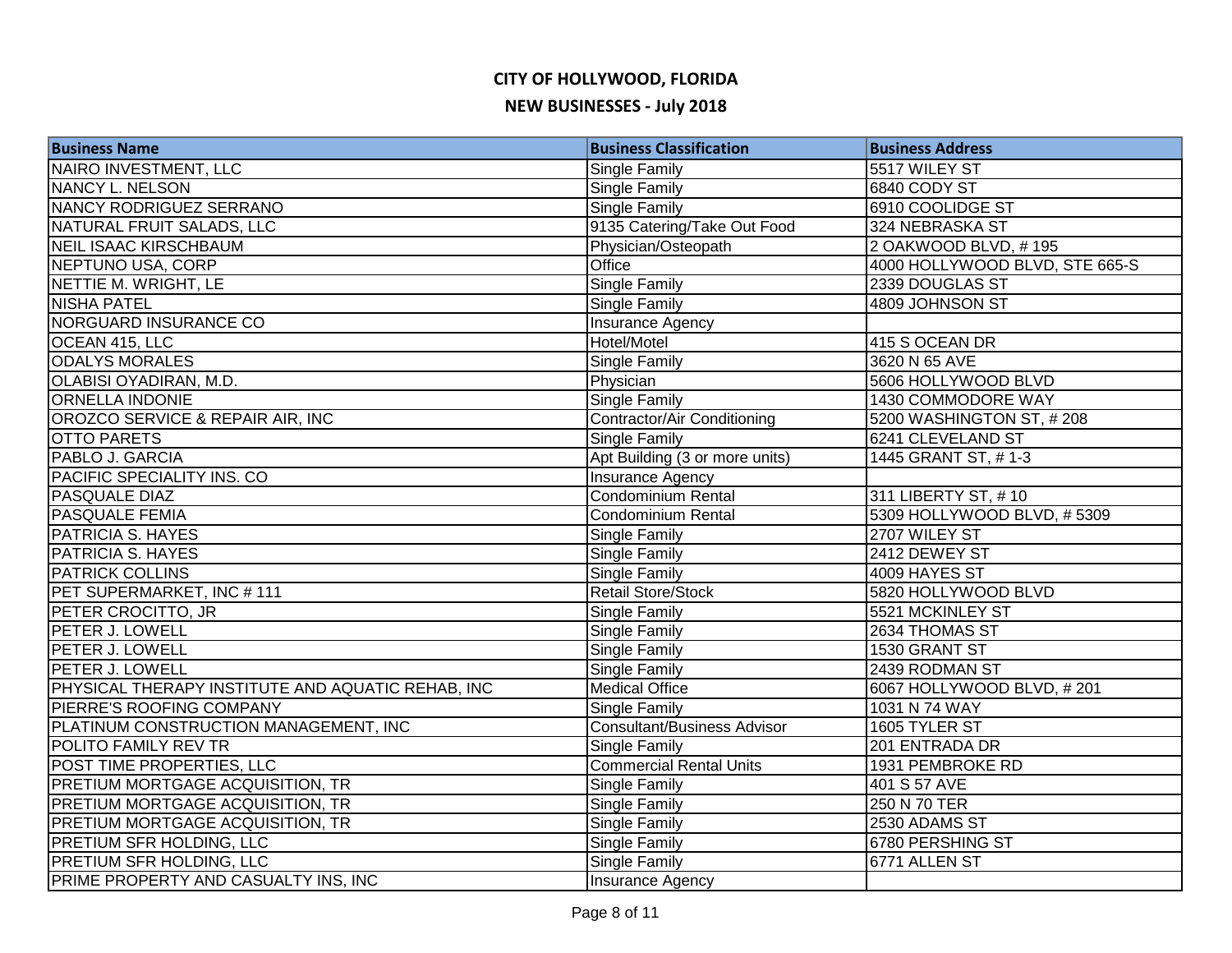| <b>Business Name</b>                      | <b>Business Classification</b> | <b>Business Address</b>      |
|-------------------------------------------|--------------------------------|------------------------------|
| PROGRESS RESIDENTIAL 2015-2 BORROWER, LLC | <b>Single Family</b>           | 1021 N 12 TER                |
| PROGRESS RESIDENTIAL BORROWER 2, LLC      | Single Family                  | 6571 GRANT ST                |
| <b>RALPH ZASTENIK</b>                     | Single Family                  | 2931 N 35 TER                |
| RAMLOCHAN SANKAR                          | Single Family                  | 1430 N 69 AVE                |
| <b>REFLECTION &amp; SHINE, CORP</b>       | <b>Floor Cleaning</b>          | 3389 SHERIDAN ST, #222       |
| <b>RICHARD APAKIAN</b>                    | <b>Duplex</b>                  | 5810 W PARK RD, #1-2         |
| <b>RICHARD BRAND</b>                      | <b>Duplex</b>                  | 5614-5616 FILLMORE ST, #1-2  |
| <b>RICHARD ZALUCKI</b>                    | <b>Single Family</b>           | 907 N PARK RD                |
| RN INVESTMENT GROUP, LLC                  | Single Family                  | 5636 FARRAGUT ST             |
| RN INVESTMENT GROUP, LLC                  | <b>Single Family</b>           | 1440 N 71 TER                |
| <b>ROBERT ALBRECHT</b>                    | Single Family                  | 1142 LINCOLN ST              |
| <b>ROBERT DANIEL SIMON</b>                | Physician                      | 6067 HOLLYWOOD BLVD, STE 201 |
| <b>ROBERT POWELL</b>                      | Single Family                  | 6751 HARDING ST              |
| <b>ROBIN LETT</b>                         | Office                         | 6860 COOLIDGE ST             |
| (DBA: REDD ROBINS ROOM)                   |                                |                              |
| <b>ROGER LAWRENCE JR</b>                  | Single Family                  | 1227 HOLLYWOOD BLVD          |
| <b>ROGER RAMNARINE</b>                    | Single Family                  | 401 N 72 WAY                 |
| <b>RONALD CHATELAIN</b>                   | <b>Duplex</b>                  | 1110-1112 S 29 AVE           |
| ROYAL PALM BEACH REHAB, CORP              | <b>Medical Office</b>          | 6067 HOLLYWOOD BLVD, #201    |
| <b>RUBEN GERARDO C HERNANDEZ</b>          | Condominium Rental             | 400 N SURF RD, #703          |
| STOFHOLDINGS, LTD                         | Single Family                  | 6380 ATLANTA ST              |
| <b>SALVATORE ALFARONE</b>                 | <b>Travel Service</b>          | 5518 GARFIELD ST             |
| (DBA: TOP CITY TRAVEL)                    |                                |                              |
| <b>SAMMIE OWENS</b>                       | Single Family                  | 2728 PLUNKETT ST             |
| <b>SANFORD FAM REV LIV TR</b>             | <b>Single Family</b>           | 2730 ADAMS ST                |
| <b>SCHACHAR ORENSTEIN</b>                 | <b>Duplex</b>                  | 1130 N 17 AVE                |
| SCOOT OVER HOLLYWOOD, LLC                 | Car/Truck Lease/Rental         | 814A N BROADWALK             |
| SEK2, LLC                                 | <b>Single Family</b>           | 1100 N 40 AVE                |
| <b>SHAHID JAVED</b>                       | Single Family                  | 7550 BUCHANAN ST             |
| SHAMAYEVLAW, P.A.                         | Attorney                       | 601 S FEDERAL HWY            |
| SHES PROPERTY, LLC                        | Single Family                  | 5401 GRANT ST                |
| <b>SMCV INVESTMENTS, LLC</b>              | Single Family                  | 2901 N 66 AVE                |
| SNI PROPERTIES, LLC                       | Single Family                  | 1420 N 63 AVE                |
| SOSA AUTO BODY AND PAINT, INC             | Repair/Auto                    | 540 S DIXIE HWY              |
| SOUTHEAST PROPERTY VENTURES, LLC          | <b>Single Family</b>           | 2115 WILSON ST               |
| SPEARHEAD HEALTHCARE, INC                 | <b>Medical Office</b>          | 5812 HOLLYWOOD BLVD          |
| <b>STACY DYAN RAMIREZ</b>                 | <b>Retail Store/Stock</b>      | 509 S 21 AVE, #102           |
| (DBA: SONG SPARROW MERCANTILE)            |                                |                              |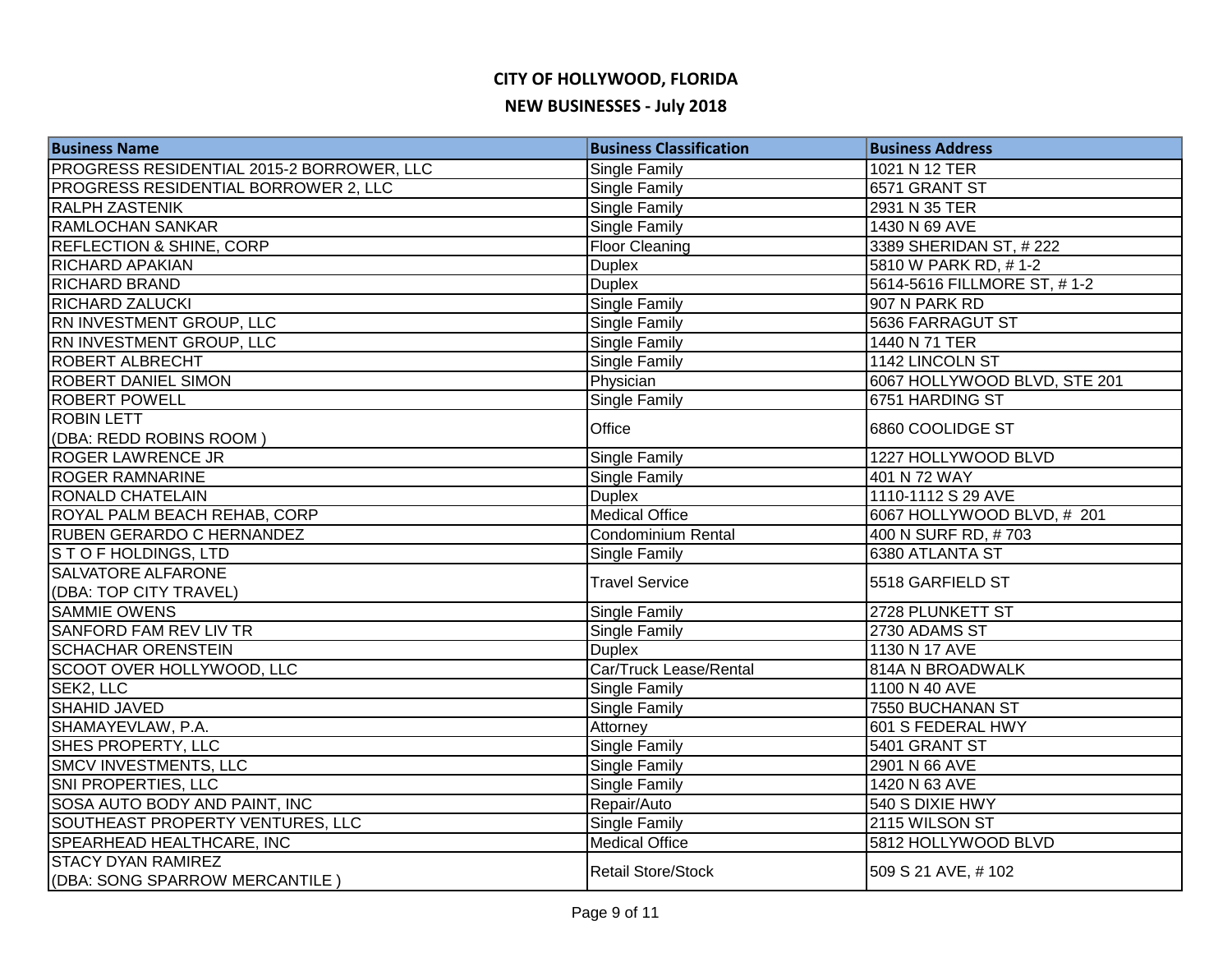## **CITY OF HOLLYWOOD, FLORIDA**

#### **NEW BUSINESSES - July 2018**

| <b>Business Name</b>                     | <b>Business Classification</b> | <b>Business Address</b>    |
|------------------------------------------|--------------------------------|----------------------------|
| <b>STARFISH FOOD TRUCK, LLC</b>          | Small Vendor/Mobile            |                            |
| STELLAR FLORIDA HOMES, LLC               | Single Family                  | 910 S 29 AVE               |
| <b>STEPHANIE TANNER</b>                  | Office                         | 924 N FEDERAL HWY, # A     |
| (DBA: CHAKRA HEALING LIFE COACH ADVISOR) |                                |                            |
| <b>STEPHEN MANSON</b>                    | <b>Duplex</b>                  | 5831-5837 GRANT ST-2 BLDGS |
| <b>STEWART TABARES</b>                   | <b>Single Family</b>           | 6661 ALLEN ST              |
| STHAD INVESTMENTS, LLC                   | Single Family                  | 2447 LIBERTY ST            |
| STHAD INVESTMENTS. LLC                   | <b>Single Family</b>           | 614 S 28 AVE               |
| <b>STRATTON CAPITAL, LLC</b>             | Single Family                  | 707 N 11 AVE               |
| <b>SUI SING POON</b>                     | <b>Duplex</b>                  | 5818 TAYLOR ST, #1-2       |
| <b>SULTANA BEGUM</b>                     | <b>Single Family</b>           | 700 N 68 WAY               |
| SUNSTAR INVESTMENTS USA, INC             | Single Family                  | 2465 MAYO ST               |
| <b>SUSANA FREUE</b>                      | Single Family                  | 5627 RALEIGH ST            |
| <b>TAFEM TEAM CORP</b>                   | <b>Condominium Rental</b>      | 3001 S OCEAN DR, #637      |
| TALCO 13, LLC                            | Single Family                  | 1243 GRANT CT              |
| TEJHER INVESTMENTS, LLC                  | Laundry/Self Service           | 2650 HOLLYWOOD BLVD        |
| <b>TETIANA RIAKHOVSKA</b>                | Single Family                  | 1395 YELLOWHEART WAY       |
| TIF-FK-B, LLC                            | Single Family                  | 6831 ATLANTA ST            |
| <b>TINA HANDRAS</b>                      | Condominium Rental             | 1331 N 15 AVE, #20         |
| TK BISTRO, INC                           | Restaurant/Bar                 | 4000 HOLLYWOOD BLVD, #110N |
| (DBA: TK BISTRO)                         |                                |                            |
| TLC PRO MGMT, LLC                        | Apt Building (3 or more units) | 1936 DEWEY ST, #1-4        |
| <b>TODD HAMILTON</b>                     | Single Family                  | 339 VIRGINIA ST            |
| <b>TOLGA K. ALEMDAR</b>                  | Single Family                  | 1570 YELLOWHEART WAY       |
| <b>TOMY YEORAM, INC</b>                  | <b>Beauty Parlor</b>           | 3098 STIRLING RD           |
| (DBA: TOMY MISHALI SALON)                |                                |                            |
| TPEC HOLLYWOOD, LLC                      | Apt Building (3 or more units) | 1711 FILLMORE ST-2 BLDGS   |
| <b>TRADING BRAND, LLC</b>                | Condominium Rental             | 3001 S OCEAN DR, #901      |
| TRIANGLE AUTO CENTER, INC                | <b>Auto Sales</b>              | 1841 N STATE RD 7          |
| (DBA: TOYOTA OF HOLLYWOOD)               |                                |                            |
| TRINITY ACUPUNTURE, INC                  | Acupuncturists                 | 2699 STIRLING RD, #102C    |
| (DBA: DRAGONFLY WELLNESS)                |                                |                            |
| TRINITY RENTAL, INC                      | Apt Building (3 or more units) | 410 N 58 AVE               |
| <b>TUROV MGMT, LLC</b>                   | Condominium Rental             | 3001 S OCEAN DR, #743      |
| U.U.S., LLC                              | Office                         | 3874 SW 30 AVE             |
| (DBA: UNITED UTILITY SERVICES, LLC)      |                                |                            |
| <b>UNITY CIRCLE, LLC</b>                 | <b>Single Family</b>           | 2750 VAN BUREN ST          |
| UTICA MUTUAL INSURANCE CO                | <b>Insurance Agency</b>        |                            |